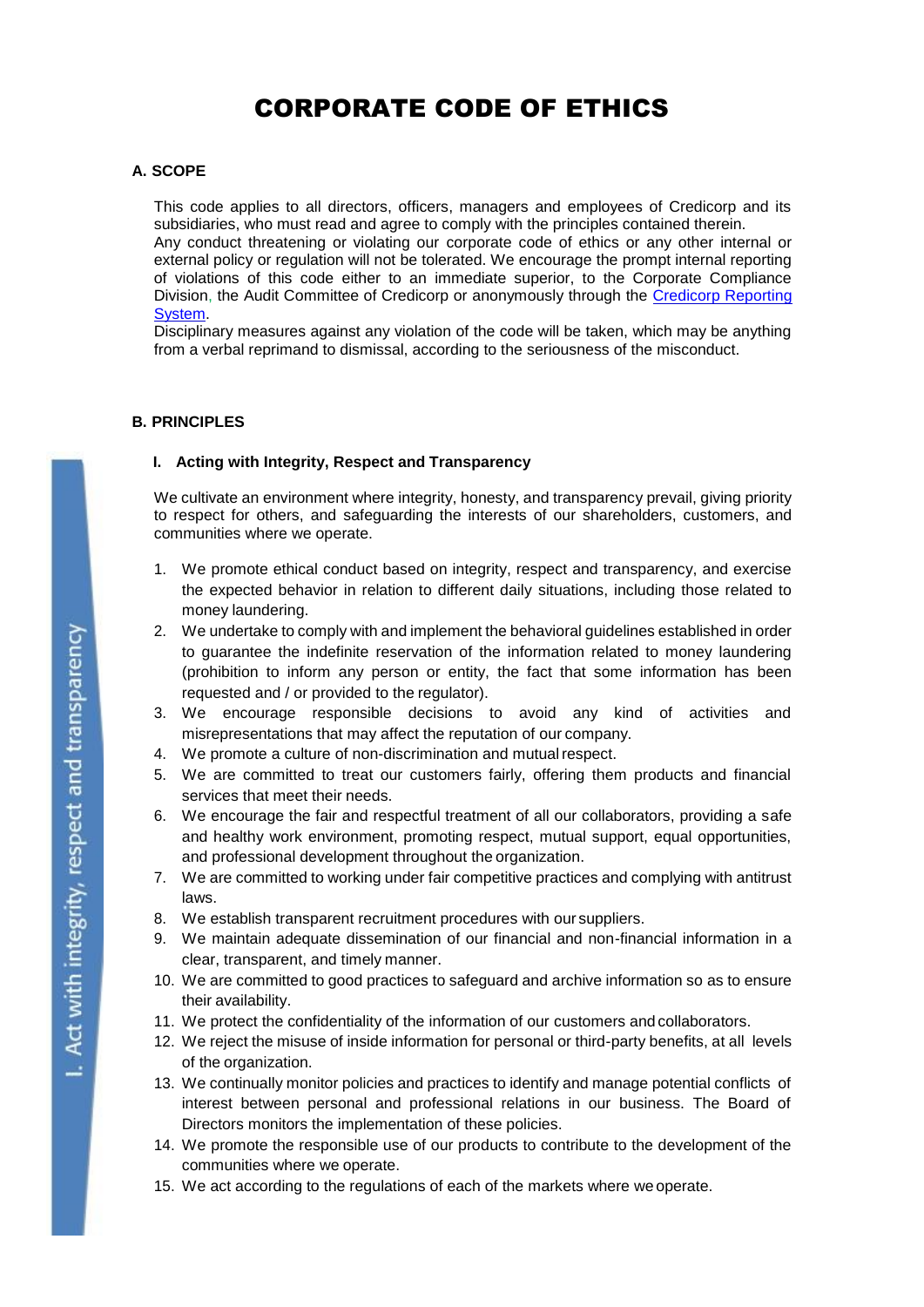- 16. We are committed to preventing and combating all forms of corruption, fraud, money laundering, and terrorist financing within and outside our company. In the event of noncompliance by the employees (directors, managers and employees), disciplinary measures will be applied according to the severity of the case and the analysis of it, which may lead to termination of employment (Dismissal) of the employee, without prejudice to civil and criminal actions that may correspond.
- 17. We are committed, as representatives of our organization, to conduct ourselves within the limits established by the laws, regulations, statutes, codes, policies, and procedures of our corporation, as well as to reflect respect for others, inside and outside the organization.
- 18. We respect the proper use of tangible and intangible assets of our organization and are responsible for using them efficiently.

## **II. Encourage a culture of Risk Management**

We believe that the proper management of inherent risks to our business is the basis for achieving sustainable growth and satisfactory performance. In order to promote a culture of risk management throughout the organization, we continually establish clear, efficient, and intelligent strategies and policies for risk-taking which will guide the way in which we operate our business, balancing risks and returns.

- 1. We outline an ongoing process in which the Board of Directors and the Senior a. Identifying the main risks we are exposed to
	- b. Measuring and monitoring our exposure to them
	- c. Defining strategies and policies to control or mitigate the main identified risks according to our risk appetite.
	- d. Outlining and adopting adequate internal controls and monitoring.
- 2. We ensure a clear and timely communication throughout the organization regarding our risk culture and the mechanisms established to manage them.
- 3. We consider social and environmental factors in the process of granting credits; assessing the socio-environmental risks of the projects to be financed as well as minimizing any reputational risk associated with such activities.
- 4. We provide adequate resources to our risk management function and entrust this task to our experienced and qualified staff.
- 5. We have independent, competent, and qualified internal and external auditors. We encourage our internal auditors to align with national and international professional standards. We ensure that the observations made in the internal audit process are timely corrected.
- 6. We promote actions aimed at avoiding any kind of conscious and unconscious activity or decision that could damage our reputation.